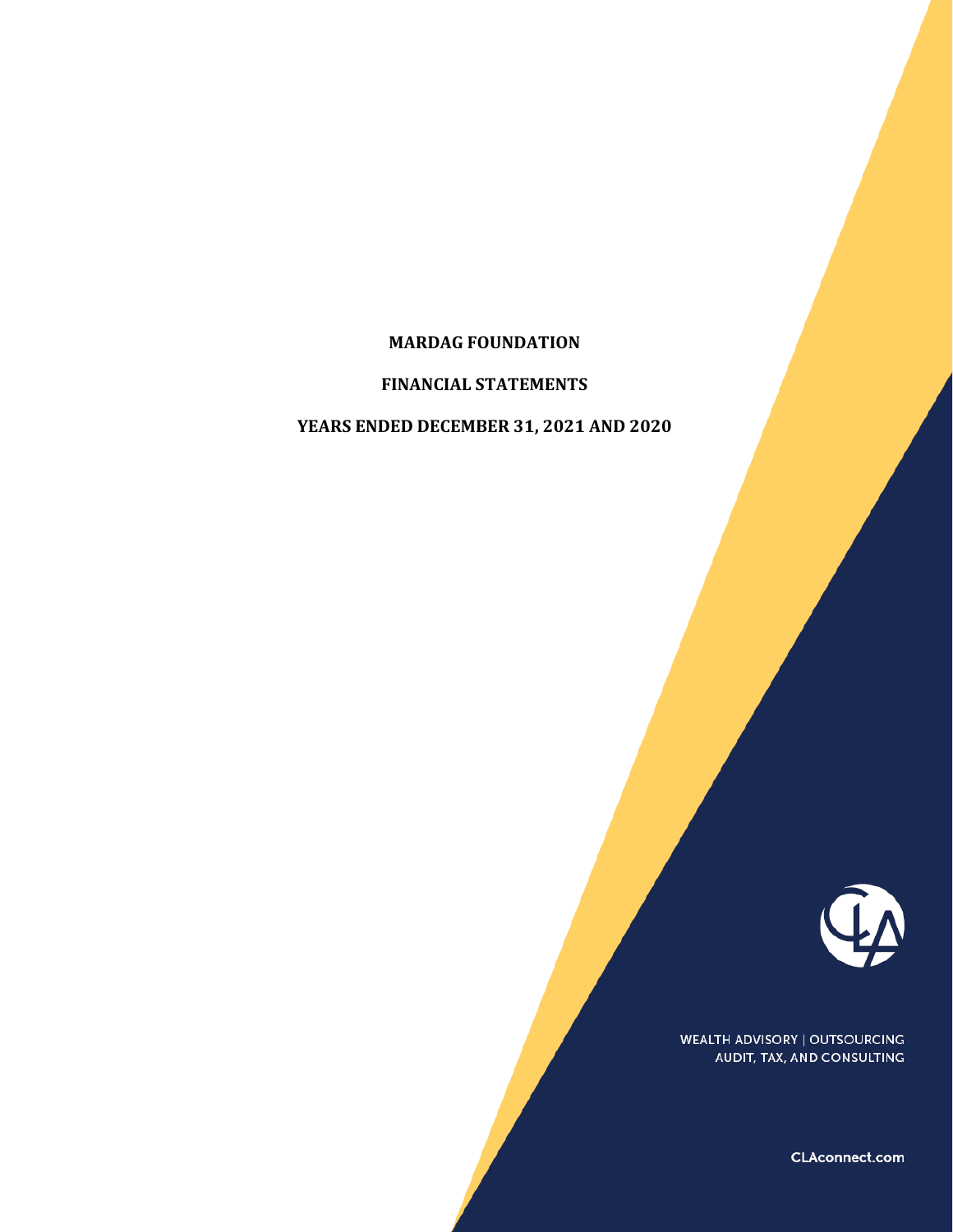# **MARDAG FOUNDATION TABLE OF CONTENTS YEARS ENDED DECEMBER 31, 2021 AND 2020**

| <b>INDEPENDENT AUDITORS' REPORT</b>     |   |
|-----------------------------------------|---|
| <b>FINANCIAL STATEMENTS</b>             |   |
| <b>STATEMENTS OF FINANCIAL POSITION</b> | 3 |
| <b>STATEMENTS OF ACTIVITIES</b>         | 4 |
| <b>STATEMENTS OF CASH FLOWS</b>         | 5 |
| <b>NOTES TO FINANCIAL STATEMENTS</b>    | 6 |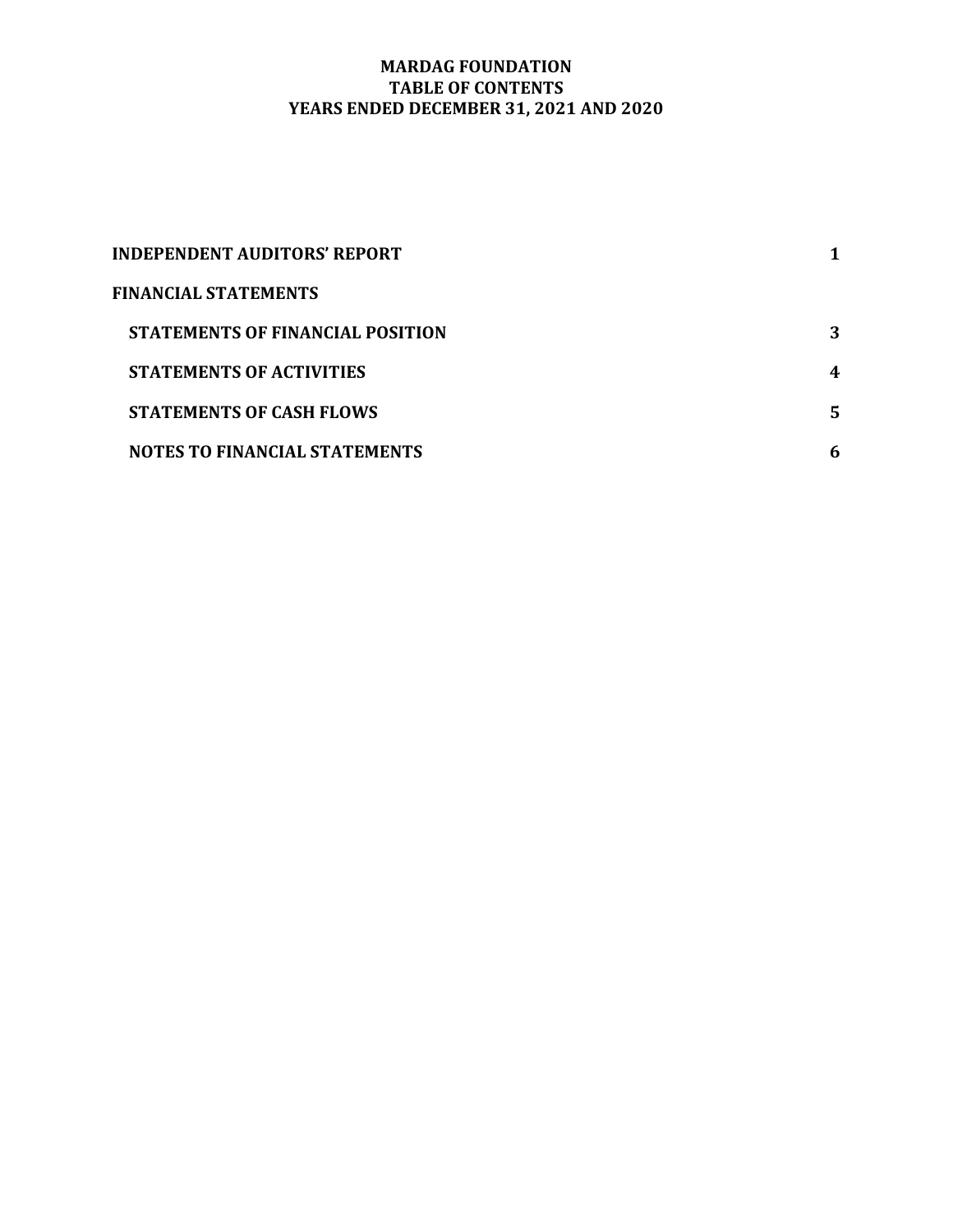

**CliftonLarsonAllen LLP CLAconnect.com** 

## **INDEPENDENT AUDITORS' REPORT**

Board of Directors Mardag Foundation St. Paul, Minnesota

### **Report on the Audit of the Financial Statements**

### *Opinion*

We have audited the accompanying financial statements of Mardag Foundation, which comprise the statement of financial position as of December 31, 2021 and 2020, and the related statements of activities and cash flows for the years then ended, and the related notes to the financial statements.

In our opinion, the financial statements referred to above present fairly, in all material respects, the financial position of Mardag Foundation as of December 31, 2021 and 2020, and the changes in its net assets and its cash flows for the years then ended in accordance with accounting principles generally accepted in the United States of America.

## *Basis for Opinion*

We conducted our audits in accordance with auditing standards generally accepted in the United States of America (GAAS). Our responsibilities under those standards are further described in the Auditors' Responsibilities for the Audit of the Financial Statements section of our report. We are required to be independent of Mardag Foundation and to meet our other ethical responsibilities in accordance with the relevant ethical requirements relating to our audits. We believe that the audit evidence we have obtained is sufficient and appropriate to provide a basis for our audit opinion.

## *Responsibilities of Management for the Financial Statements*

Management is responsible for the preparation and fair presentation of the financial statements in accordance with accounting principles generally accepted in the United States of America, and for the design, implementation, and maintenance of internal control relevant to the preparation and fair presentation of financial statements that are free from material misstatement, whether due to fraud or error.

In preparing the financial statements, management is required to evaluate whether there are conditions or events, considered in the aggregate, that raise substantial doubt about Mardag Foundation's ability to continue as a going concern for one year after the date the financial statements are available to be issued.



CLA is an independent member of Nexia International, a leading, global network of independent accounting and consulting firms. See nexia.com/member-firm-disclaimer for details.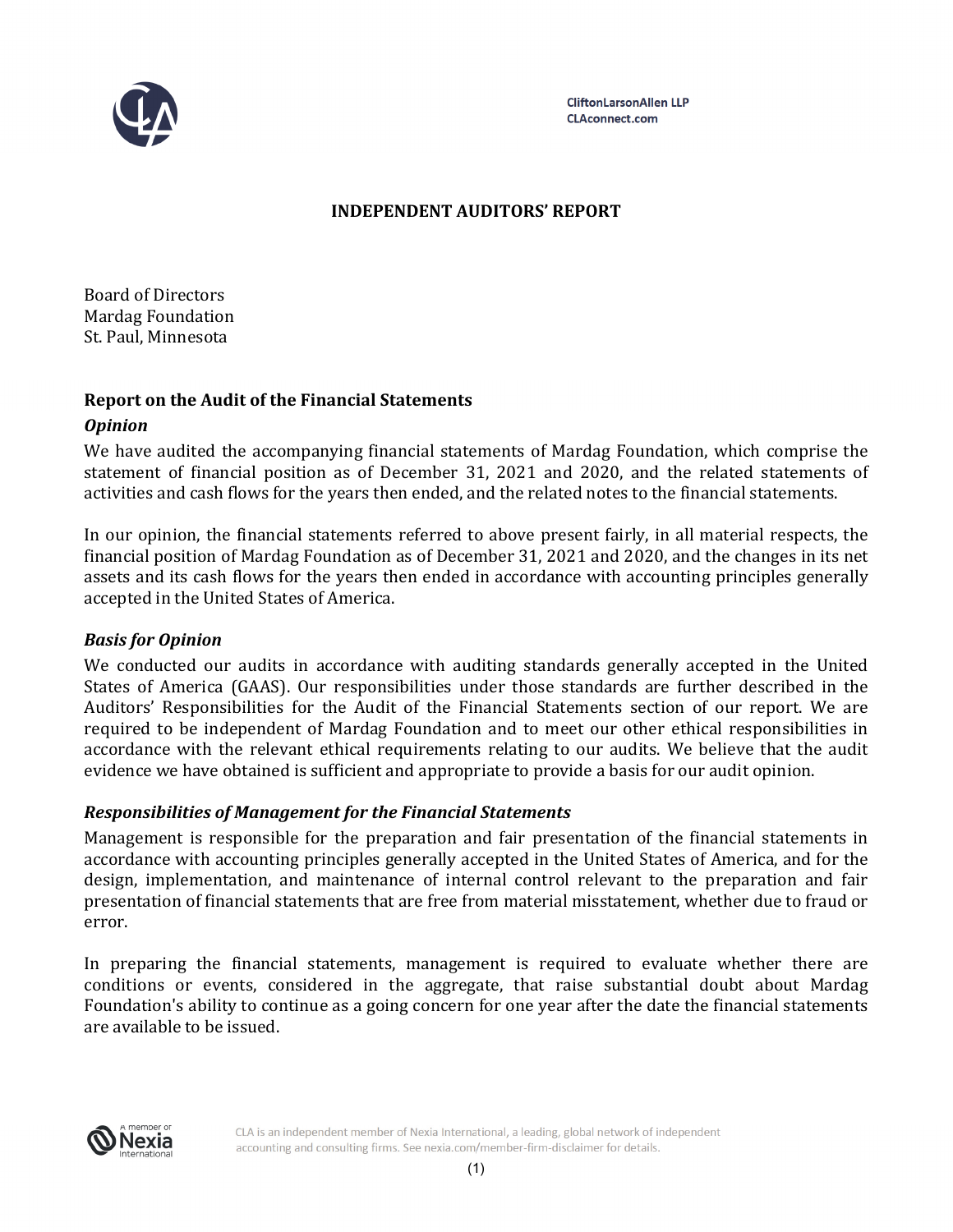## *Auditors' Responsibilities for the Audit of the Financial Statements*

Our objectives are to obtain reasonable assurance about whether the financial statements as a whole are free from material misstatement, whether due to fraud or error, and to issue an auditors' report that includes our opinion. Reasonable assurance is a high level of assurance but is not absolute assurance and therefore is not a guarantee that an audit conducted in accordance with GAAS will always detect a material misstatement when it exists. The risk of not detecting a material misstatement resulting from fraud is higher than for one resulting from error, as fraud may involve collusion, forgery, intentional omissions, misrepresentations, or the override of internal control. Misstatements are considered material if there is a substantial likelihood that, individually or in the aggregate, they would influence the judgment made by a reasonable user based on the financial statements.

In performing an audit in accordance with GAAS, we:

- Exercise professional judgment and maintain professional skepticism throughout the audit.
- Identify and assess the risks of material misstatement of the financial statements, whether due to fraud or error, and design and perform audit procedures responsive to those risks. Such procedures include examining, on a test basis, evidence regarding the amounts and disclosures in the financial statements.
- Obtain an understanding of internal control relevant to the audit in order to design audit procedures that are appropriate in the circumstances, but not for the purpose of expressing an opinion on the effectiveness of Mardag Foundation's internal control. Accordingly, no such opinion is expressed.
- Evaluate the appropriateness of accounting policies used and the reasonableness of significant accounting estimates made by management, as well as evaluate the overall presentation of the financial statements.
- Conclude whether, in our judgment, there are conditions or events, considered in the aggregate, that raise substantial doubt about Mardag Foundation's ability to continue as a going concern for a reasonable period of time.

We are required to communicate with those charged with governance regarding, among other matters, the planned scope and timing of the audit, significant audit findings, and certain internal control related matters that we identified during the audit.

Vifton Larson Allen LLP

**CliftonLarsonAllen LLP**

Minneapolis, Minnesota June 16, 2022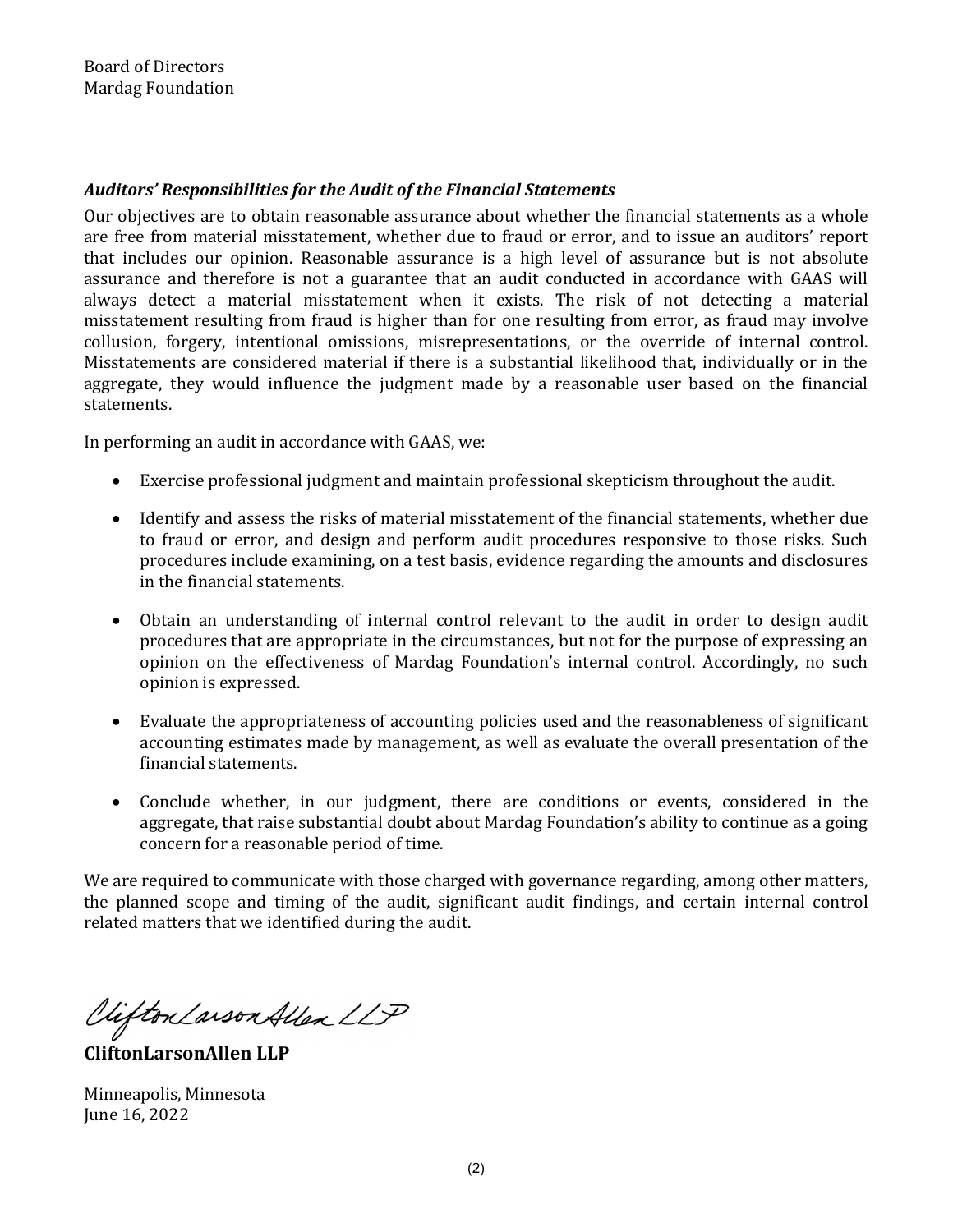### **MARDAG FOUNDATION STATEMENTS OF FINANCIAL POSITION DECEMBER 31, 2021 AND 2020**

|                                                                                                                              | 2021                                            | 2020                                          |
|------------------------------------------------------------------------------------------------------------------------------|-------------------------------------------------|-----------------------------------------------|
| <b>ASSETS</b>                                                                                                                |                                                 |                                               |
| Cash and Cash Equivalents<br>Investments<br>Prepaid Tax Asset                                                                | \$<br>170,820<br>72,207,647<br>22,844           | \$<br>160,148<br>62,878,596<br>33,657         |
| <b>Total Assets</b>                                                                                                          | \$72,401,311                                    | \$63,072,401                                  |
| <b>LIABILITIES AND NET ASSETS</b>                                                                                            |                                                 |                                               |
| <b>LIABILITIES</b><br><b>Accounts Payable</b><br><b>Grants Payable</b><br>Deferred Tax Liability<br><b>Total Liabilities</b> | \$<br>77,900<br>866,678<br>209,537<br>1,154,115 | \$<br>80,615<br>756,269<br>150,465<br>987,349 |
| <b>NET ASSETS WITHOUT DONOR RESTRICTIONS</b>                                                                                 | 71,247,196                                      | 62,085,052                                    |
| Total Liabilities and Net Assets                                                                                             | \$72,401,311                                    | \$63,072,401                                  |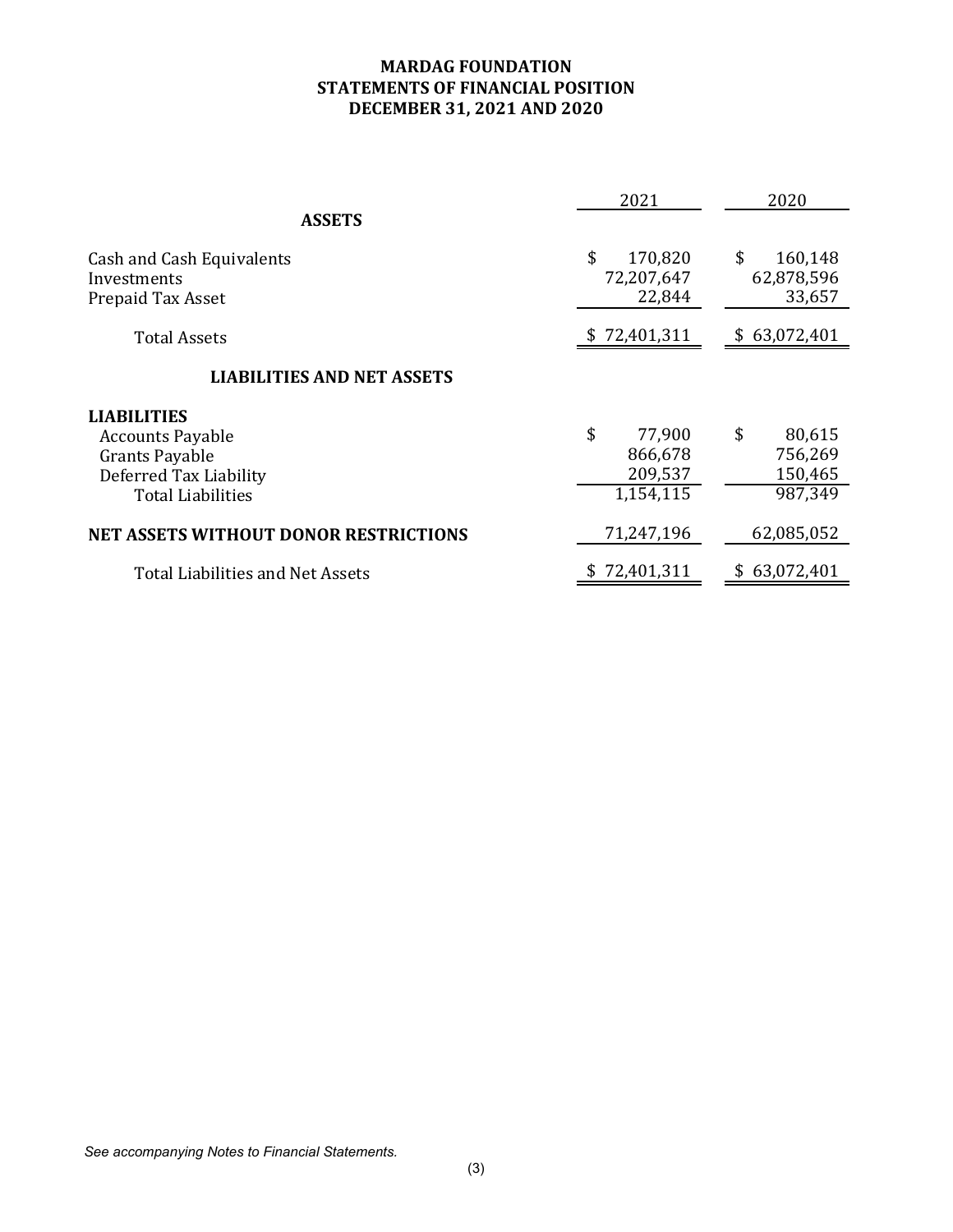## **MARDAG FOUNDATION STATEMENTS OF ACTIVITIES YEARS ENDED DECEMBER 31, 2021 AND 2020**

|                                                        | 2021            | 2020          |
|--------------------------------------------------------|-----------------|---------------|
| <b>REVENUE AND GAINS</b>                               |                 |               |
| Investment Income, Net of Investment Expenses of       |                 |               |
| \$247,788 and \$230,193 in 2021 and 2020, Respectively | \$<br>1,260,385 | \$<br>653,601 |
| Net Unrealized and Realized Gains                      | 10,905,364      | 4,940,095     |
| Other Income                                           | 27,665          | 3,405         |
| <b>Total Revenue and Gains</b>                         | 12,193,414      | 5,597,101     |
| <b>EXPENSES</b>                                        |                 |               |
| Program:                                               |                 |               |
| Grants                                                 | 2,609,329       | 2,425,646     |
| Program Expenses                                       | 195,249         | 205,348       |
| <b>Total Program</b>                                   | 2,804,578       | 2,630,994     |
| Management and General:                                |                 |               |
| <b>Administrative Expenses</b>                         | 66,307          | 58,194        |
| <b>Federal Excise Tax</b>                              | 101,313         | 24,881        |
| Deferred Tax Expense                                   | 59,072          | 78,729        |
| <b>Total Management and General</b>                    | 226,692         | 161,804       |
| <b>Total Expenses</b>                                  | 3,031,270       | 2,792,798     |
| <b>CHANGE IN NET ASSETS</b>                            | 9,162,144       | 2,804,303     |
| Net Assets Without Restrictions - Beginning of Year    | 62,085,052      | 59,280,749    |
| NET ASSETS WITHOUT DONOR RESTRICTIONS -                |                 |               |
| <b>END OF YEAR</b>                                     | \$71,247,196    | \$62,085,052  |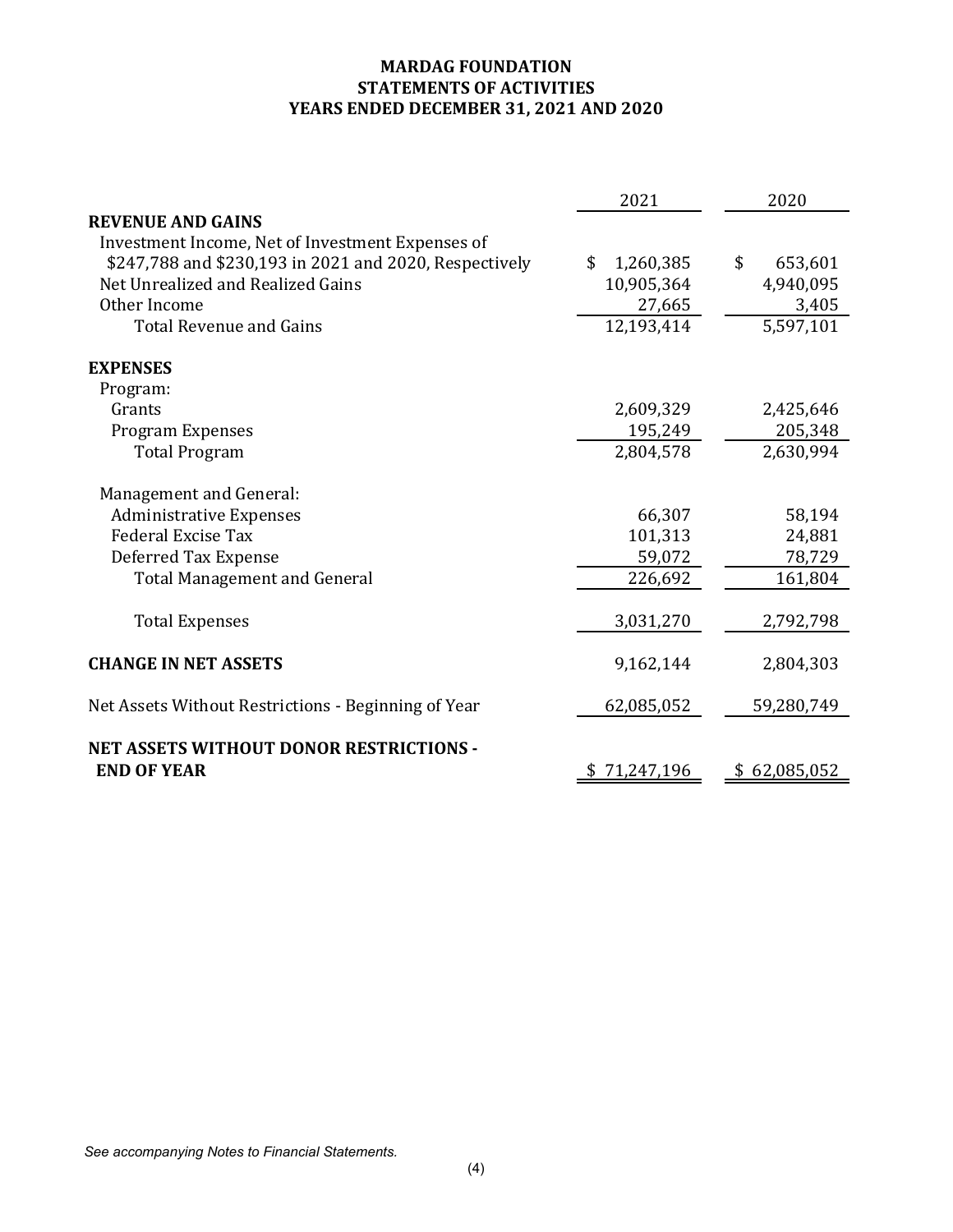## **MARDAG FOUNDATION STATEMENTS OF CASH FLOWS YEARS ENDED DECEMBER 31, 2021 AND 2020**

| <b>CASH FLOWS FROM OPERATING ACTIVITIES</b><br>\$<br>9,162,144<br>Change in Net Assets<br>\$<br>2,804,303<br>Adjustments to Reconcile Change in Net Assets<br>to Net Cash Used by Operating Activities:<br>Net Realized and Unrealized Gains<br>in Market Value of Investments<br>(10,905,364)<br>(4,940,095)<br>Decrease in Assets: |
|--------------------------------------------------------------------------------------------------------------------------------------------------------------------------------------------------------------------------------------------------------------------------------------------------------------------------------------|
|                                                                                                                                                                                                                                                                                                                                      |
|                                                                                                                                                                                                                                                                                                                                      |
|                                                                                                                                                                                                                                                                                                                                      |
|                                                                                                                                                                                                                                                                                                                                      |
|                                                                                                                                                                                                                                                                                                                                      |
|                                                                                                                                                                                                                                                                                                                                      |
|                                                                                                                                                                                                                                                                                                                                      |
| Prepaid Tax Asset<br>10,813<br>23,381                                                                                                                                                                                                                                                                                                |
| Increase (Decrease) in Liabilities:                                                                                                                                                                                                                                                                                                  |
| <b>Accounts Payable</b><br>(2,715)<br>(10, 222)                                                                                                                                                                                                                                                                                      |
| <b>Grants Payable</b><br>110,409<br>(114,681)                                                                                                                                                                                                                                                                                        |
| Deferred Tax Liability<br>59,072<br>78,729                                                                                                                                                                                                                                                                                           |
| (1,565,641)<br>Net Cash Used by Operating Activities<br>(2, 158, 585)                                                                                                                                                                                                                                                                |
| <b>CASH FLOWS FROM INVESTING ACTIVITIES</b>                                                                                                                                                                                                                                                                                          |
| Proceeds from Sale of Investments<br>3,111,624<br>2,885,303                                                                                                                                                                                                                                                                          |
| Reinvestment of Investment Income<br>(1,535,311)<br>(885,091)                                                                                                                                                                                                                                                                        |
| 1,576,313<br>Net Cash Provided by Investing Activities<br>2,000,212                                                                                                                                                                                                                                                                  |
| NET INCREASE (DECREASE) IN CASH AND CASH                                                                                                                                                                                                                                                                                             |
| <b>EQUIVALENTS</b><br>10,672<br>(158, 373)                                                                                                                                                                                                                                                                                           |
| Cash and Cash Equivalents - Beginning of Year<br>160,148<br>318,521                                                                                                                                                                                                                                                                  |
| CASH AND CASH EQUIVALENTS - END OF YEAR<br>170,820<br>160,148<br>\$<br>S.                                                                                                                                                                                                                                                            |
| SUPPLEMENTAL DISCLOSURE OF CASH FLOW<br><b>INFORMATION</b>                                                                                                                                                                                                                                                                           |
| \$<br>\$<br><b>Cash Paid for Taxes</b><br>90,000                                                                                                                                                                                                                                                                                     |

*See accompanying Notes to Financial Statements.*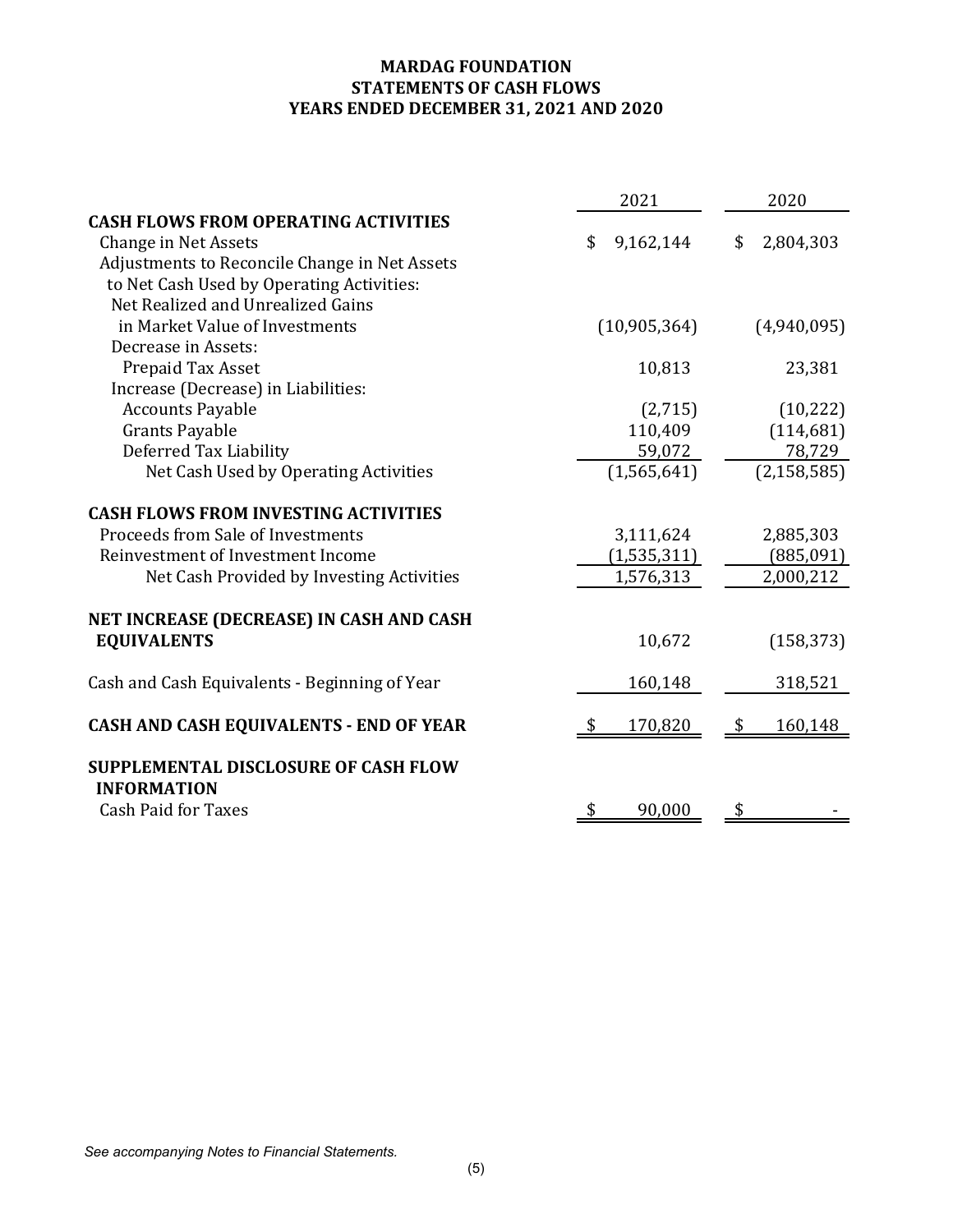## **NOTE 1 SIGNIFICANT ACCOUNTING POLICIES**

### **Nature of Operations**

Mardag Foundation (the Foundation) is an exempt private foundation that supports Minnesota nonprofits to remove barriers and create opportunities for low income or traditionally marginalized children, youth and families; older adults with barriers to living independently; and to build capacity of organizations supporting the arts and humanities. Through grant making, the Foundation uses its resources to support the work of nonprofit organizations on projects that align with its strategic focus and that serve people and communities across Minnesota.

## **Basis of Accounting**

The financial statements are prepared on the accrual basis of accounting.

### **Cash and Cash Equivalents**

For the purposes of presenting the statement of cash flows, the Foundation considers all short-term investments purchased with an original maturity of three months or less to be cash equivalents.

### **Investments**

The Foundation owns a percentage of a private investment partnership organized to provide its members a means to obtain unified professional management for their investments.

Marketable securities are reported at fair value based upon quoted market prices or, when quotes are not available, are valued on the basis of comparable financial instruments.

Limited marketability investments, which principally include collective funds, hedge fund of funds, private capital, natural resources, and real assets, are valued at the quoted market price for securities for which market quotations are readily available or an estimate of value (fair value) as determined in good faith by the general partner. Because these investments are not readily marketable, their estimated value is subject to uncertainty and, therefore, may differ from the value that would have been used had a ready market for such investments existed.

In general, investments are exposed to various risks, such as interest rate, credit, and overall market volatility risk. Due to the level of risk associated with certain investments, it is reasonably possible that changes in the values of the investments will occur in the near term and that such changes could materially affect the investment balances and the amounts reported in the statements of financial position.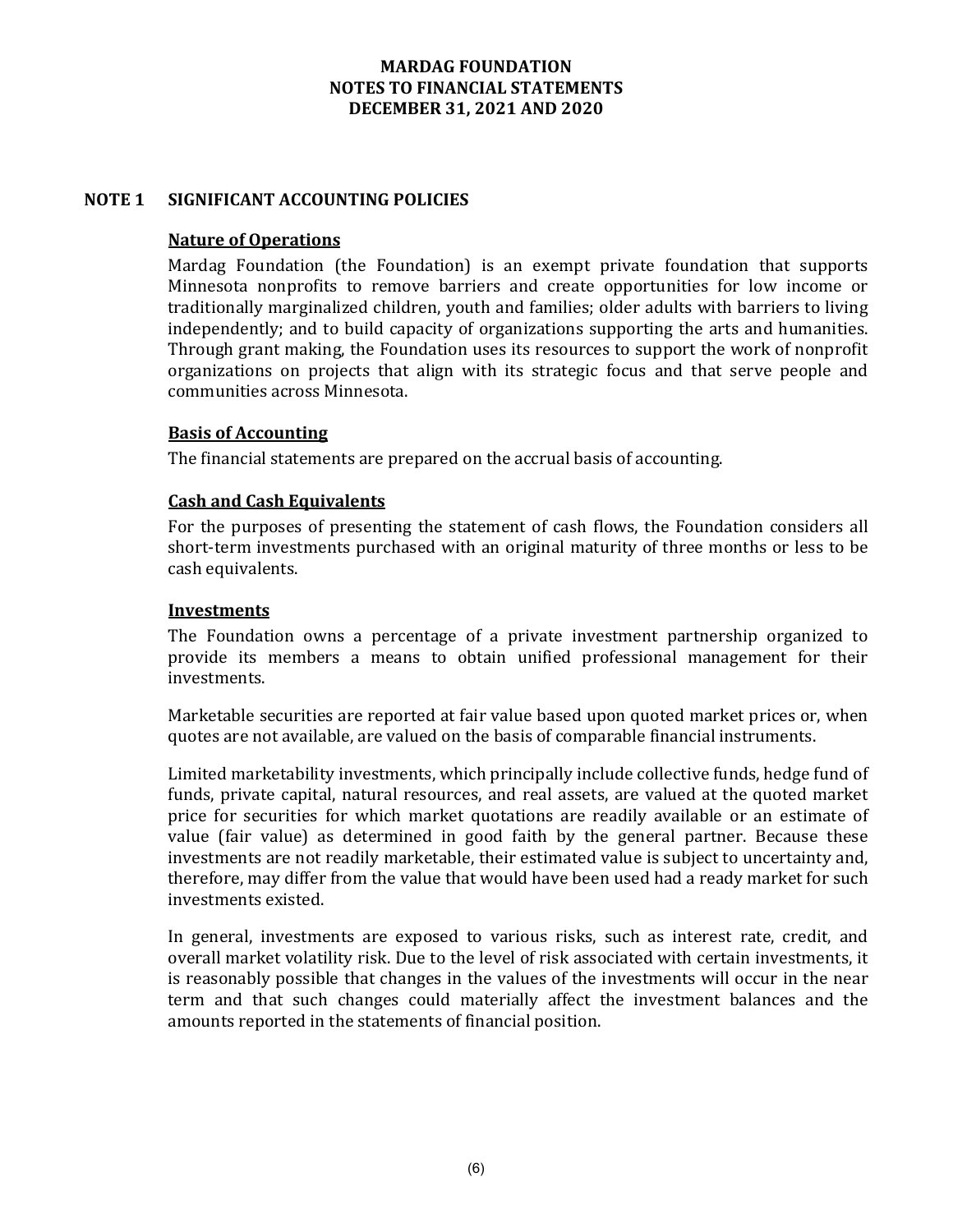## **NOTE 1 SIGNIFICANT ACCOUNTING POLICIES (CONTINUED)**

### **Grants**

Grants are recorded as expense when approved the Foundation's board of directors unless conditions imposed on the grantee have not yet been fulfilled. Such conditional grants are recorded when conditions have been substantially met. There were no conditional grants as of December 31, 2021 and 2020.

## **Net Asset Classification**

The Foundation's financial statements have been prepared in accordance with accounting principles generally accepted in the United States of America. Net assets and revenues, gains, and losses are classified based on donor-imposed restrictions. Amounts for each two classes of net assets — with donor restrictions and without donor restrictions, if applicable, are displayed in the financial statements. In 2021 and 2020, the Foundation had no net assets with donor restrictions.

## **Functional Allocation of Expenses**

The costs of providing program and supporting services have been summarized on a functional basis in the statements of functional expense. Grants and expenses associated with the Foundation's direct charitable activities are considered to be program expenses, while all other expenses of the Foundation are considered to be management and general expenses. All expenses are based on time records and the best estimates of management.

## **Investment and Spending Policies**

The Foundation is subject to the distribution requirements of the Internal Revenue Code (IRC). Accordingly, within one year after the end of each fiscal year, the Foundation must distribute 5% of the average market value of its assets.

The Foundation has adopted investment policies that seek to maintain the purchasing power of the assets. Actual returns in any given year may vary from this amount.

To achieve its investment objectives over long periods of time, the Foundation has adopted an investment strategy that invests in domestic equities, international equities, private capital, fixed income, hedge funds, and real assets. The majority of assets, via the investment partnership, are invested in equity or equity like securities. Fixed income, hedge funds, and real estate are used to lower short-term volatility. Diversification by asset class, investment style, investment manager, number of investments, time, etc. is employed to avoid undue risk concentration and enhance total return. The primary performance objective is to achieve an annualized total rate of return, net of investment fees, that is equal to or greater than 5% plus inflation.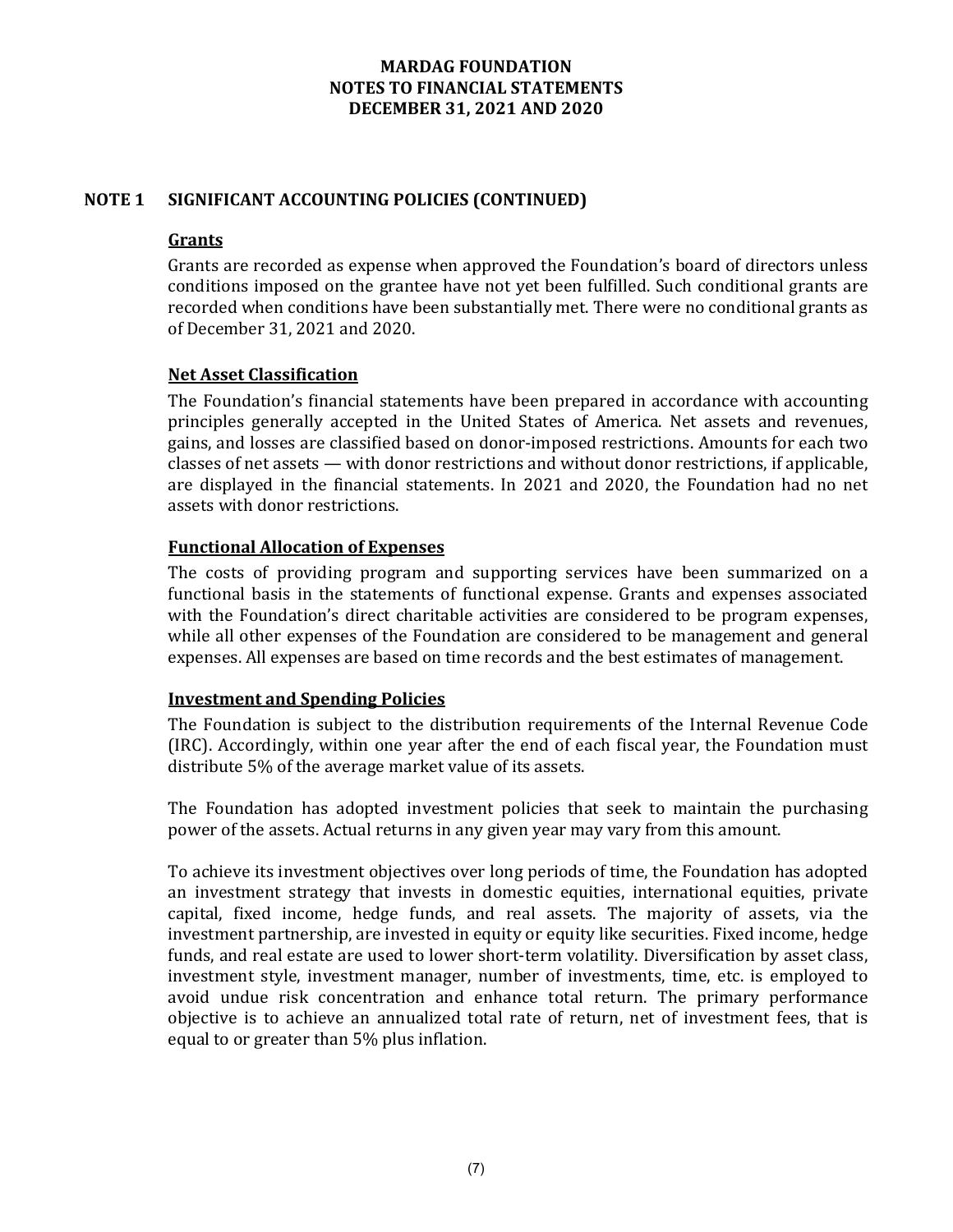## **NOTE 1 SIGNIFICANT ACCOUNTING POLICIES (CONTINUED)**

### **Derivative Financial Instruments**

The investment partnership's investment strategy incorporates certain financial instruments, which involve, to varying degrees, elements of market risk and credit risk. These financial instruments may include equity, fixed income and foreign currency futures and options contracts, and foreign currency forward contracts. The investment partnership uses derivatives to obtain domestic and international equity and treasury bond exposure for selected portfolio balances. The investment partnership has not designated any of its derivative financial instruments as hedging instruments.

## **Fair Value Measurements**

The standard on fair value measurements defines fair value, establishes a framework for measuring fair value, establishes a fair value hierarchy based on the quality of inputs used to measure fair value, and requires expanded disclosures about fair value measurements. The Foundation accounts for a significant portion of its financial instruments at fair value or considers fair value in their measurement. The Foundation accounts for certain assets and liabilities under various accounting literature. The Foundation also accounts for certain assets at fair value under applicable industry guidance.

In accordance with the standard on fair value measurements, the Foundation has categorized its financial instruments based on the priority of the inputs to the valuation technique, into a three-level fair value hierarchy. The fair value hierarchy gives the highest priority to quoted prices in active markets for identical assets or liabilities (Level 1) and the lowest priority to unobservable inputs (Level 3). If the inputs used to measure the financial instruments fall within different levels of the hierarchy, the categorization is based on the lowest level input that is significant to the fair value of the instrument.

Financial assets recorded on the statement of financial position are categorized based on the inputs to the valuation techniques as follows:

*Level 1* – Financial assets and liabilities are valued using inputs that are unadjusted quoted prices in active markets accessible at the measurement date of identical financial assets and liabilities. The inputs include those traded on an active exchange, such as the New York Stock Exchange.

*Level 2* – Financial assets and liabilities are valued based on quoted prices for similar assets, or inputs that are observable, either directly or indirectly, for substantially the full term through corroboration with observable market data.

*Level 3* – Financial assets and liabilities are valued using pricing inputs which are unobservable for the asset, inputs that reflect the reporting entity's own assumptions about the assumptions market participants would use in pricing the asset.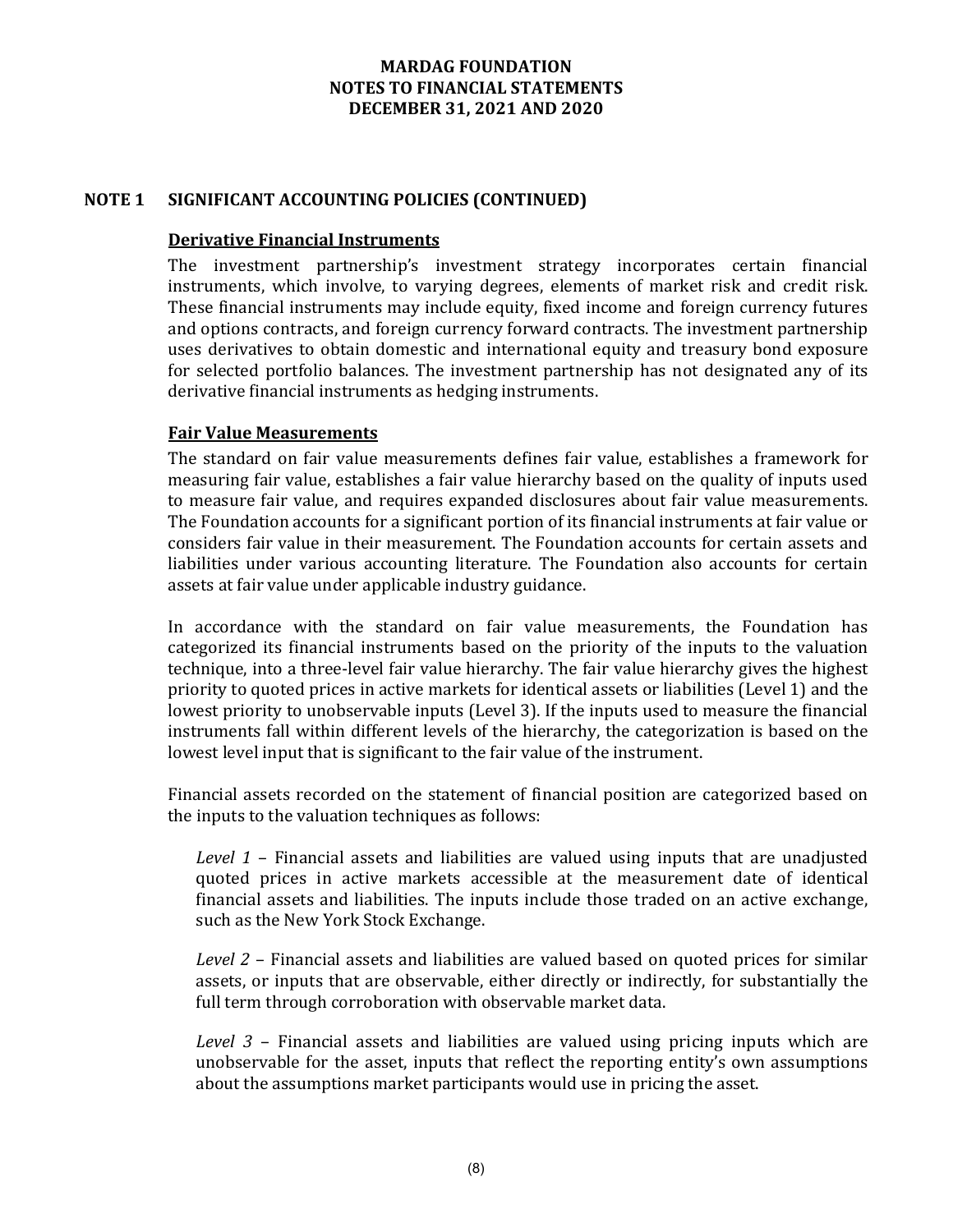### **NOTE 1 SIGNIFICANT ACCOUNTING POLICIES (CONTINUED)**

#### **Use of Estimates**

The Foundation uses estimates and assumptions in preparing financial statements. Those estimates and assumptions affect the reported amounts of assets and liabilities, the disclosure of contingent assets and liabilities, and the reported revenues and expenses. Actual results could vary from those estimates.

### **Tax‐Exempt Status**

The Foundation has tax-exempt status under Section  $501(c)(3)$  of the IRC and Minnesota Statute. It has been classified as an organization that is a private foundation under the IRC. The Foundation files as a tax-exempt organization. Should that status be challenged in the future, all years since inception could be subject to review by the Internal Revenue Service.

The Foundation follows accounting standards for uncertain tax positions. No liability has been recognized by the Foundation under this standard.

#### **Subsequent Events**

In preparing these financial statements, the Foundation has evaluated events and transactions for potential recognition or disclosure through June 16, 2022, the date the financial statements were available to be issued.

### **NOTE 2 INVESTMENTS AND FAIR VALUE MEASUREMENTS**

The Foundation uses fair value measurements to record fair value adjustments to certain assets and liabilities and to determine fair value disclosures. For additional information on how the Foundation values all other assets and liabilities refer to Note 1 – Significant Accounting Policies.

Assets measured at fair value on a recurring basis:

|                           | 2021                     |         |            |                  |
|---------------------------|--------------------------|---------|------------|------------------|
|                           | Level 1                  | Level 2 | Level 3    | Total            |
| Investment in Partnership | $\overline{\phantom{0}}$ | -       | 72,207,647 | 72,207,647<br>\$ |
|                           |                          |         | 2020       |                  |
|                           | Level 1                  | Level 2 | Level 3    | Total            |
| Investment in Partnership |                          | -       | 62,878,596 | 62,878,596       |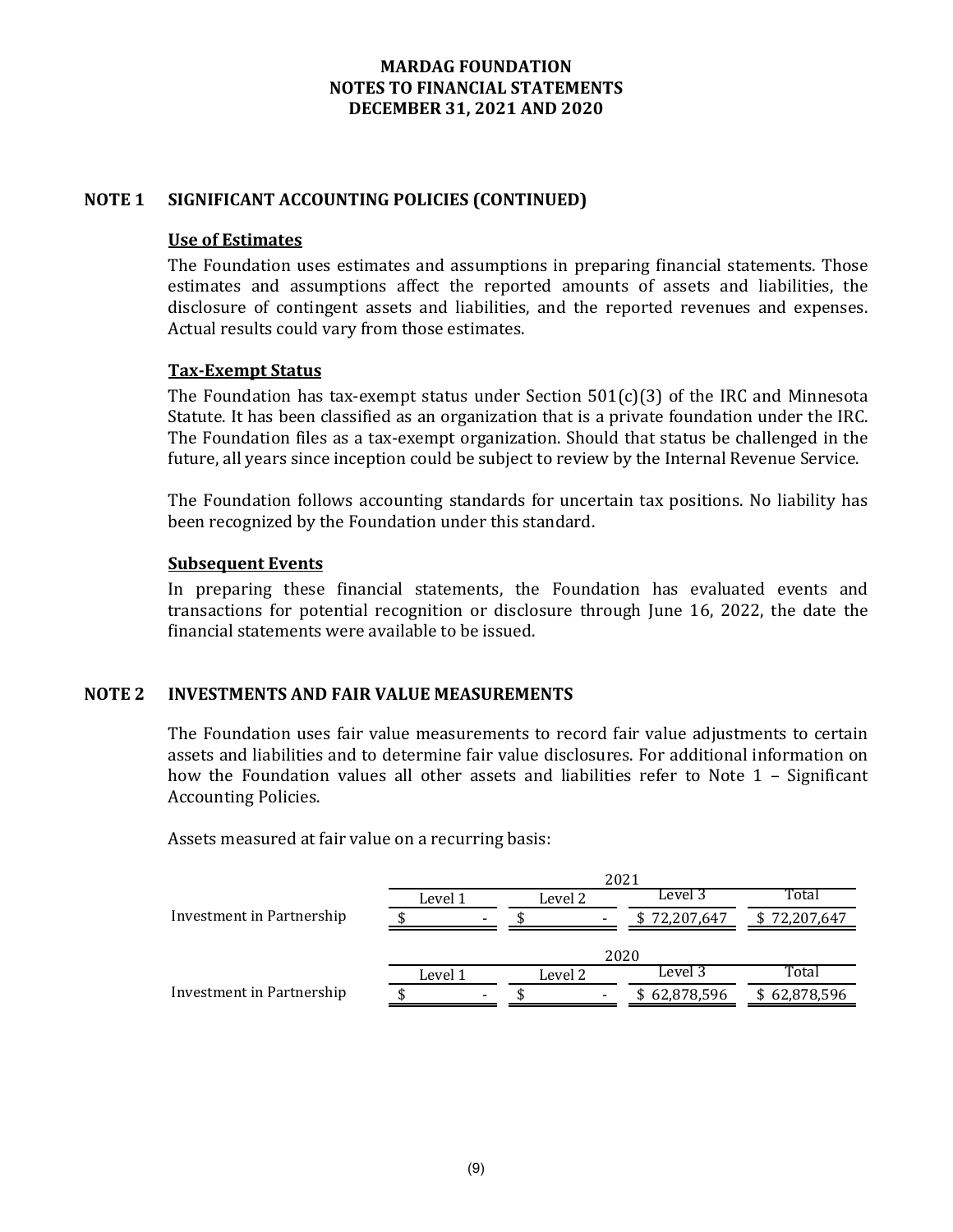### **NOTE 2 INVESTMENTS AND FAIR VALUE MEASUREMENTS (CONTINUED)**

Purchases, sales, transfers in and transfers out of Level 3 investments consist of the following for the years ended December 31:

|                                               | 2021          | 2020        |
|-----------------------------------------------|---------------|-------------|
| Purchases (Reinvestment of Investment Income) | \$1,535,311   | -885.091    |
| Sales of Investments                          | (3, 111, 624) | (2,885,303) |

The following is a summarization of the Level 3 significant unobservable inputs:

|                           |              | Quantitative Information About Level 3 Fair Value Measurements |                      |                     |
|---------------------------|--------------|----------------------------------------------------------------|----------------------|---------------------|
|                           |              | Fair Value at                                                  | Principal            |                     |
|                           | December 31, |                                                                | Valuation            | Unobservable        |
| Type of Assets            |              | 2021                                                           | Technique            | Inputs              |
| Investment in Partnership | \$           | 72,207,647                                                     | <b>FMV</b> of Assets | Value of Underlying |
|                           |              |                                                                |                      | Assets              |
|                           |              | Fair Value at                                                  | Principal            |                     |
|                           |              | December 31,                                                   | Valuation            | Unobservable        |
| Type of Assets            |              | 2020                                                           | Technique            | Inputs              |
| Investment in Partnership | \$           | 62,878,596                                                     | <b>FMV</b> of Assets | Value of Underlying |
|                           |              |                                                                |                      | Assets              |

## **NOTE 3 LIQUIDITY**

The Foundation's assets available within one year of the financial position date for general expenditures include cash and cash equivalents balance of \$170,820 and \$160,148 at December 31, 2021 and 2020, respectively. As described in Note 1, the Foundation is subject to a 5% annual spending rate. The estimated amount of required distribution in 2022 is \$3,124,939. The terms of the Foundation's investment in the private investment partnership allow for partial withdrawal of \$10M or less from the partnership within 10 days after the end of the month in which the partnership receives a request for withdrawal. Cash is requested from the partnership on a monthly basis throughout the year in anticipation of pending grant commitments and other operating expenditures.

#### **NOTE 4 GRANTS PAYABLE**

Unconditional grants approved but unpaid at year-end are reported as grants payable on the statement of financial position. Grants to be paid in more than one year are discounted using rates ranging between 3.25% and 4.75%. Unconditional grants payable at December 31 are due as follows:

|                        | 2021    |  | 2020    |
|------------------------|---------|--|---------|
| Less than One Year     | 825,000 |  | 692,500 |
| One Year to Five Years | 41.678  |  | 63,769  |
| Total                  | 866,678 |  | 756,269 |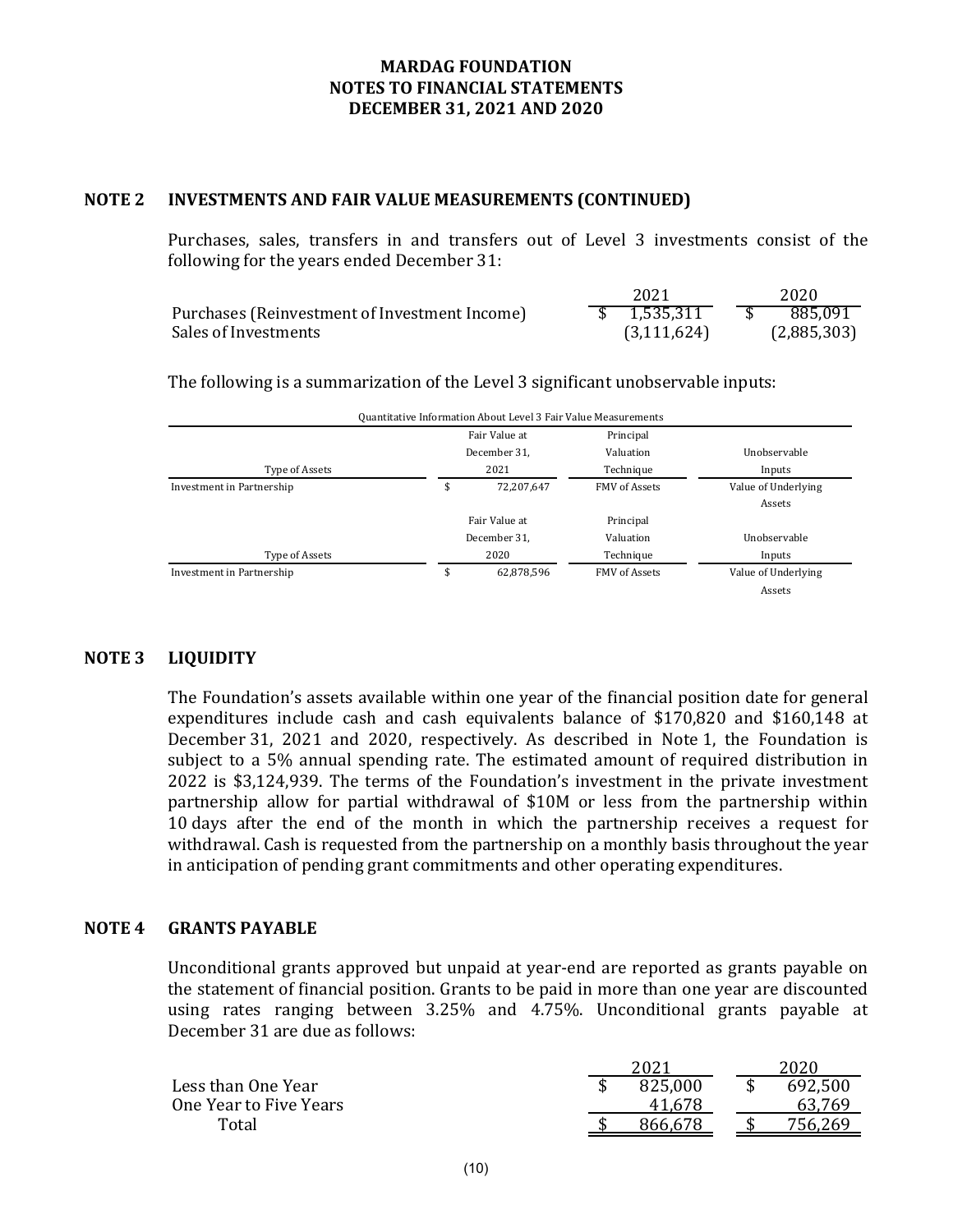### **NOTE 5 FUNCTIONAL EXPENSES**

The costs of providing programs and services have been summarized on a functional basis. Accordingly, certain costs have been allocated between program and the supporting administrative services benefited. All costs are allocated based on time records and best estimates of management.

Functional expenses consisted of the following as of December 31:

|                                  |                         |           |            | 2021        |                 |
|----------------------------------|-------------------------|-----------|------------|-------------|-----------------|
|                                  |                         | Program   |            | Management  |                 |
|                                  |                         | Services  |            | and General | Total           |
| Grants                           | \$                      | 2,609,329 | \$         |             | \$<br>2,609,329 |
| <b>Staff Costs</b>               |                         | 195,249   |            | 32,013      | 227,262         |
| Excise Tax                       |                         |           |            | 101,313     | 101,313         |
| Deferred Tax Expense             |                         |           |            | 59,072      | 59,072          |
| Other Direct Expenses            |                         |           |            | 34,294      | 34,294          |
| <b>Total Functional Expenses</b> | \$                      | 2,804,578 | \$         | 226,692     | \$<br>3,031,270 |
|                                  |                         |           |            | 2020        |                 |
|                                  | Program                 |           | Management |             |                 |
|                                  | and General<br>Services |           |            | Total       |                 |
| Grants                           | \$                      | 2,425,646 | \$         |             | \$<br>2,425,646 |
| <b>Staff Costs</b>               |                         | 205,348   |            | 28,048      | 233,396         |
| Excise Tax                       |                         |           |            | 24,881      |                 |
|                                  |                         |           |            |             | 24,881          |
| Deferred Tax Expense             |                         |           |            | 78,729      | 78,729          |
| Other Direct Expenses            |                         |           |            | 30,146      | 30,146          |

## **NOTE 6 FEDERAL EXCISE TAXES**

The Foundation is subject to a 1.39% excise tax on its taxable investment income, which principally includes income from investments plus net realized capital gains (net capital losses for a year, however, are not deductible and cannot be carried back or forward). Deferred federal excise taxes are based on a 1.39% tax rate that arise from unrealized appreciation in the market value of investments. This is reflected on the statement of financial position as the Deferred Tax Liability.